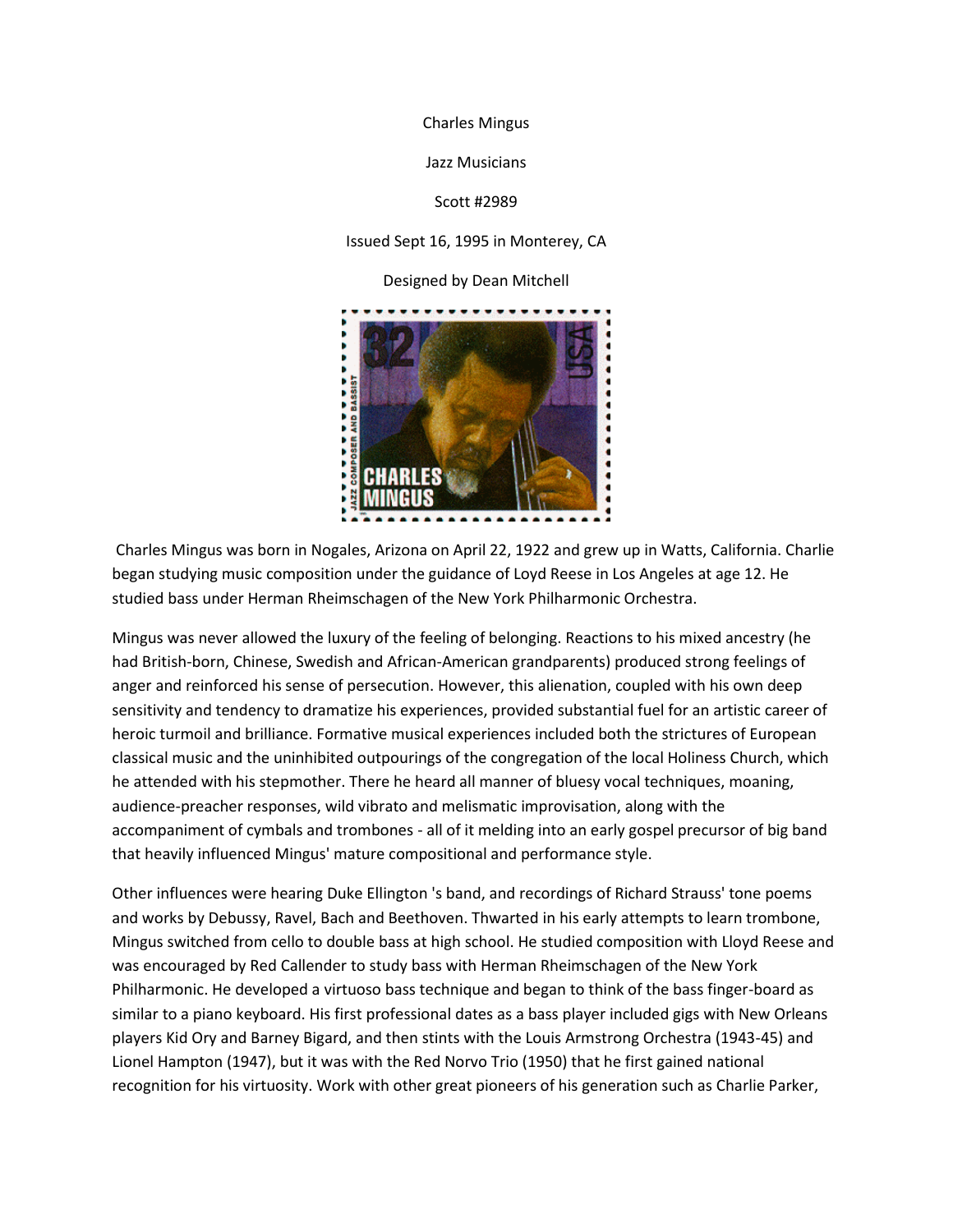Miles Davis, Thelonious Monk, Bud Powell, Sonny Stitt, Stan Getz, Lee Konitz, Dizzy Gillespie, Quincy Jones and Teddy Charles continued throughout the 50s. He joined Duke Ellington's band briefly in 1953, but a more artistically profitable association with his hero occurred with the trio album Money Jungle, which they made with Max Roach in 1962.

Mingus was a pioneer of black management and artist-led record labels, forming Debut in 1953, and the Charles Mingus label in 1964. His early compositions were varying in success, often due to the difficulty of developing and maintaining an ensemble to realize his complex ideas.

He contributed works to the Jazz Composers' Workshop from 1953 until the foundation of his own workshop ensemble in 1955. Here, he was able to make sparing use of notation, transmitting his intentions from verbal and musical instructions sketched at the piano or on the bass. Mingus' originality as a composer first began to flourish under these circumstances, and with players such as Dannie Richmond, Rahsaan Roland Kirk , Jaki Byard, Jimmy Knepper and Booker Ervin he developed a number of highly evolved works. Crucial among his many innovations in jazz was the use of non-standard chorus structures, contrasting sections of quasi-'classical' composed material with passages of freeform and group improvisations, often of varying tempos and modes, in complex pieces knitted together by subtly evolving musical motifs. He developed a 'conversational' mode of interactive improvisation, and pioneered melodic bass playing. Such pieces as The Black Saint And The Sinner Lady (1963) show enormous vitality and a great depth of immersion in all jazz styles, from New Orleans and gospel to bebop and free jazz. Another multi-sectional piece, 'Meditations For A Pair Of Wire Cutters', from the album Portrait (1964), is one of many that evolved gradually under various titles. Sections from it can be heard on the 1963 recording Mingus Plays Piano, there called 'Myself When I Am Real'. It was renamed 'Praying With Eric' after the tragic death of Eric Dolphy, who made magnificent contributions to many Mingus compositions, but especially to this intensely moving piece.

In the mid-60s, financial and psychological problems began to take their toll, as poignantly recorded in Thomas Reichman's 1968 film Mingus. He toured extensively during this period, presenting a group of ensemble works. In 1971, Mingus was much encouraged by the receipt of a Guggenheim fellowship in composition, and the publication of his astonishing autobiography, Beneath The Underdog. The book opens with a session conducted by a psychiatrist, and the work reveals Mingus' self-insight, intelligence, sensitivity and tendency for self-dramatization. Touring continued until the gradual paralysis brought by the incurable disease Amyotrophic Lateral Sclerosis prevented him doing anything more than presiding over recordings. His piece 'Revelations' was performed in 1978 by the New York Philharmonic under the direction of Gunther Schuller, who also resurrected Epitaph in 1989. Also in 1978, Mingus was honoured at the White House by Jimmy Carter and an all-star jazz concert. News of his death, aged 56, in Mexico was marked by many tributes from artists of all fields. Posthumously, the ensemble Mingus Dynasty continued to perform his works .

Mingus summed up the preoccupations of his time in a way that transcended racial and cultural divisions, while simultaneously highlighting racial and social injustices. Introducing the first 1964 performance of Meditations, Mingus told the audience: 'This next composition was written when Eric Dolphy told me there was something similar to the concentration camps down South, [. . .] where they